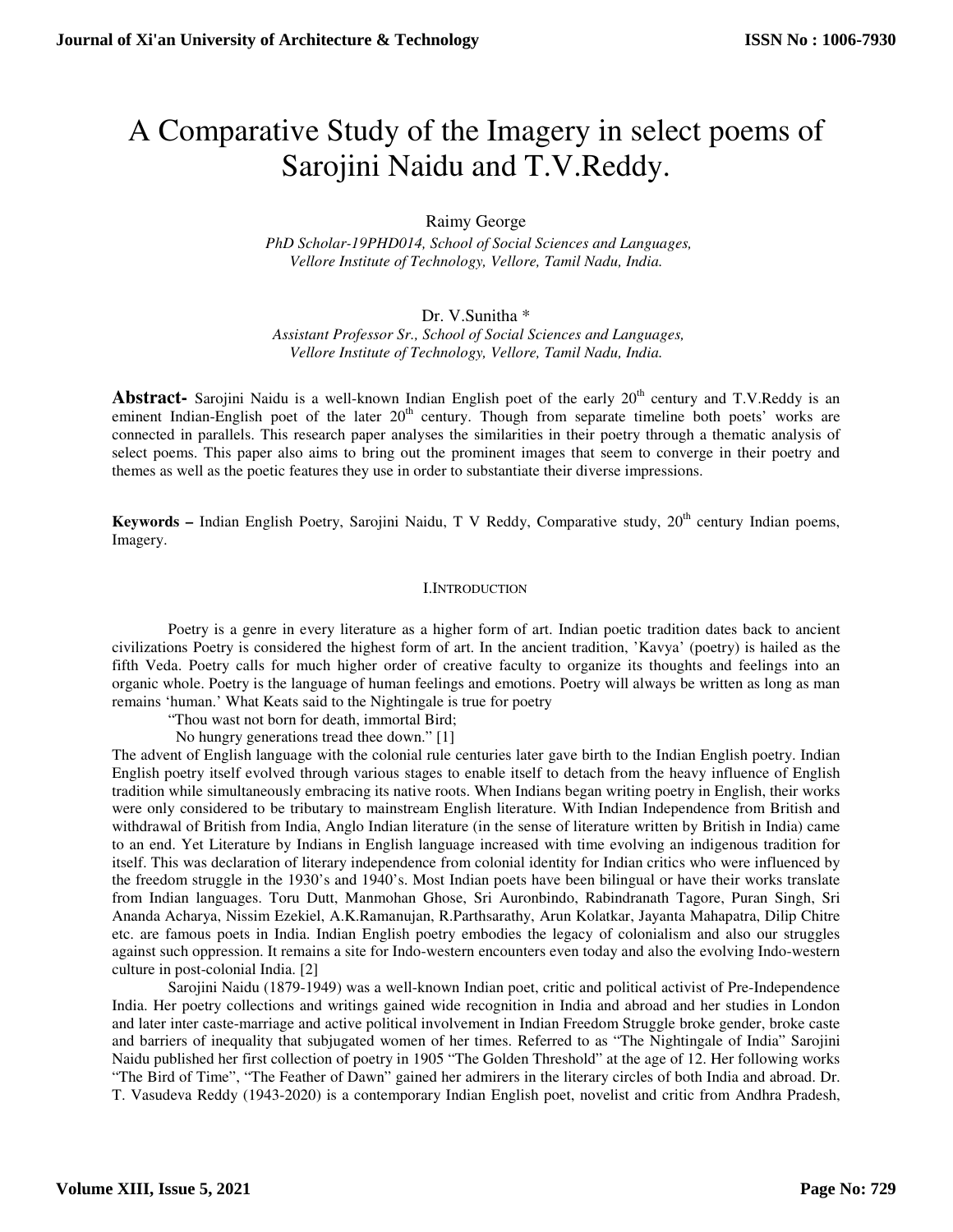India. He authored 12 poetry collections, novels and critical works of which his collections 'The Broken Rhythms' (1987) and 'Melting Melodies' (1994) are noted. His collection 'Fleeting Bubbles' have earned him the Best Poetry Award from Michael Madhusudan Award (Academy) in 1994 and he has also received 'The International Eminent Poet' from International Poets Academy, USA. in 1987. Popularly known as T.V.Reddy, he became a leading voice in the post 1980 generation of Indian Poets writing in English. [3]

This research paper tries to compare common thematic aspects of select poetry of Sarojini Naidu and T.V.Reddy during the early and late  $20<sup>th</sup>$  century. Though the works of these poets may seem to converge in themes, their works portray diverse perspectives of the changing Indian society and beliefs in the mindscape of the Indian reader. This research tries to abridge the gap between the works of both authors by establishing the similarities in their writing styles, imagery and themes. The paper closely analyses how both Sarojini Naidu and T.V.Reddy portrays Indian woman and working class in their poetry pertaining to its Indian aesthetics.

#### II. A COMPARATIVE READING

In her much celebrated poem 'Palanquin Bearers' published in her collection 'The Golden Threshold' in 1903 Sarojini pens a simple folk song, portraying the picture of a vanished aspect of rural life. She compares the bride carried in the palanquin to a number of objects in a Shellyan manner:

"She sways like a flower in the wind of our song;

She skims like a bird on the foam of a stream,

She floats like a laugh on the lips of a dream

Gaily, O gaily we glide and we sing,

We beat her along like a pearl on a string." [4]

The poet purposefully employs two symbols to express the opposing emotions of joy and sorrow of the bride. He compares the bride to a delicate 'flower', 'a bird' flying along the stream, a cheerful 'laugh' in anticipation of her future dreams while the palanquin bearers carry her gently along, 'like a pearl on a string.' We should note that poet's use of similies and images are as natural and blending into the emotions of the bride being carried. 'Swinging' 'hanging' 'springing' 'falling' are all kinetic images in themselves. The impact of Wordsworth can be distinctly felt on her imagery. The image of "the dance of the wild foam's glee" is reminiscent of Wordsworth's golden daffodils 'The waves behind them danced but they/outdid the sparkling waves in glee…' [1]

Similar influence of Wordsworth can also be traced in the poems of T.V.Reddy decades later. In his poem 'The Corn Reaper' from his collection 'The Fleeting Bubbles' we see T.V.Reddy captures the beauty of a village girl reaping 'the fallen crop' from 'under the scorching sun' using a 'mutli-toothed sickle'. His imagery deliberately shifts from the familiar romantic styles to envision a more social and realistic portrayal of the rural character. The poet compares her to a 'flower under foot' of her drunken lord, thus indicating the existing system of feudalism and social oppression of women in such a society. The imagery of 'the scorching sun' also throws light on the rising climatic challenges of the later  $20<sup>th</sup>$  century. The melancholy of the corn reaping girl in T.V.Reddy's poetry echoes Wordworth's famous poem 'The Solitary Reaper' were the poet reminisces the sight of girl from rural lands 'Reaping and singing by herself' and how her 'melancholy strain' and its musical ripples leaves the poet's heart to ponder the reasons for her misery. T.V.Reddy also celebrates the Indian marriage ceremonies and its ensuing cultural practices in his poems. In his poem "The Bridal Blossom" published in 'Pensive Memories' in 2005 similar emotions of the Indian bride are observed and reflected. His poem explores the psyche of the Indian bride.

"The far off clouds in the azure sky

Touch the tender strings of my heart

With the magic wand of amorous showers

Million fresh and fragrant flowers

With greeting petals bloom in my heart." [5]

Her varying emotions of joy, anxiety are portrayed through these lines "Incessant showers of tender thoughts/ Fill my bridal bosom with thrill" [5] and "Free from care I wish to leap and hop/And float on the flowing foamy crest, / And rise as a ray in the dawning east." [5]. Both concrete and abstract imagery interlaced with an internal rhyme. These are vivid and concrete images portrayed with gnomic terseness like those similar to Sarojini Naidu's 'skimming on the foam of a stream', 'tears falling from the eyes of a bride'. As we closely read we also notice that both these poems are even written in a rhythm similar to the wave like emotions of the anxious bride. T.V.Reddy's 'Indian Bride' succeeds and reflects the same emotions of the shy bride in the palanquin in Sarojini Naidu's 'Palanquin Bearers'. The imagery such as 'delicate flowers', 'the wind and skies', 'the ebb of tides in the oceans and streams', 'the swift glide of birds in sky', emotions such as joy, laughter and sorrow used by both the poets are same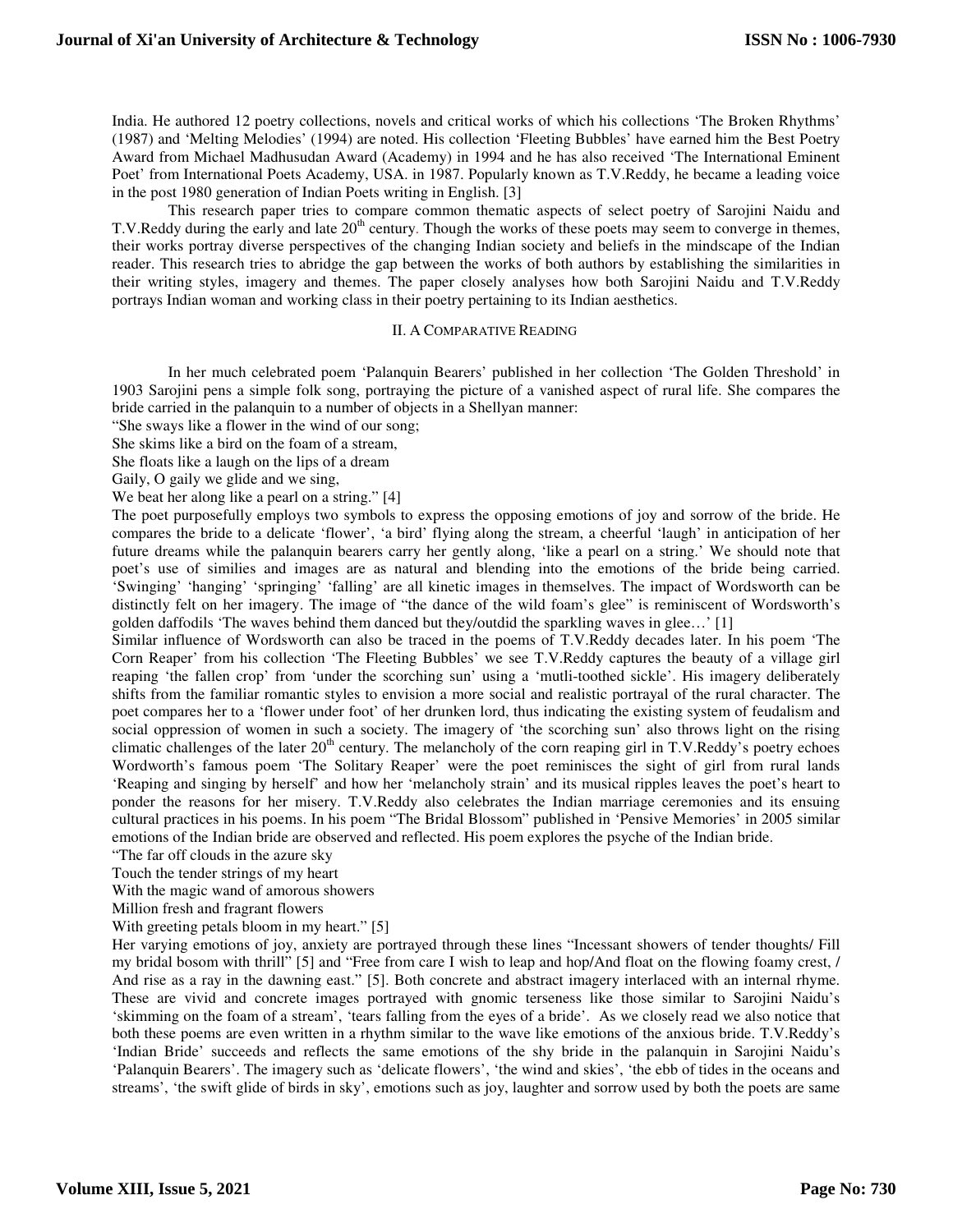irrespective of the time they were written. The universality of the emotions portrayed is evident throughout these poem excerpts.

In T.V.Reddy's another similar poem "The Indian Bride" in a later collection *The Fleeting Bubbles* (1989) we see how the poet uses the same bridal emotions of anxiety to compare the change in the Indian society and its questionable practices. The poet echoes the ideals of feminism of the later  $20<sup>th</sup>$  century when he questions the system of dowry that exists in spite of legal prohibition and its cultural repercussions that reduce woman to the level of mere commodities to be sold with a price. The bride's is dolled up and almost sold by her parents to the groom, the lines

"Having brought the groom in auction

As cattle dealers buy their lusty bulls,

She is content to be his slave

Ready to play to his whimsical tunes

And pay heavily for the dear prize." [6]

T.V.Reddy while depicting such imagery also rhythmically syncs to the anxiety of the bride. The poets thought reflects the idea of Bruno Latour 'we have never been human, if human means something that transcends gender, race or class.'[7] He shows explicit concern about the dire changes in the Indian society's approach to gender, race and caste systems while Sarojini Naidu's poetry simply portrays emotions and experiences in an almost romantic perspective.

In her poem 'The Indian Gipsy' Sarojini Naidu draws the portrait of an Indian gipsy woman who wanders around from town to town. Her romantic influences portray this woman character as majestic as the tiger and as mysterious as Time itself. Sarojini admires the skills gipsy woman used to tend to their daily needs amidst all the poverty.

"In tattered robes that hoard a glittering trace

Of bygone colors, broidered to the knee,

Behold her, daughter of a wandering race,

Tameless, with the bold falcon's agile grace,

And the lithe tiger's sinuous majesty.

With frugal skill her simple wants she tends,

She folds her tawny heifers and her sheep" [4]

Sarojini Naidu portrays women as Marakand Paranjape in his book "Sarojini Naidu-Selected Poetry and Prose" rightly points out

"Sarojini's poetry mediates between the usually opposing but sometimes complementary forces of the English poetic tradition and her Indian sensibility, between the politics of nationalism and the aesthetics of feudalism, between the overwhelming power of modernity and the nostalgia for a threatened tradition, between in security of a comfortable patriarchy and the liberating power of the women's movement." [8]

Whereas T.V.Reddy's poem 'The Gipsy Woman' also portrays the character of a gipsy woman in his lines "With a basket/Woven of palm leaves/Balanced meticulously/On the disheveled head/She walks along the street/Treading the scorching ground/With her bare tripping feet; /Her silver anklets and bracelets/Vie in the arresting heaviness." [9] We notice the poet addresses the 'scorching heat' again as an indication of the changing climatic conditions and environmental changes of the later  $20<sup>th</sup>$  century India that add to ordinary people's misery. The scorching heat of the sun may also depict the intensity of the poverty the gipsy woman and plebeian class has to go through. "With her wondrous wand/And discloses pages of fate/In words of musical cadence/And earns her palmfuls of rice;" [9] the poet is in awe as she wagers her life on her skills to swindle the fantasies of rustic maidens. The portrayal of gipsy women by both Sarojini Naidu and T.V.Reddy helps the reader understand the rustic villages and its individual characters that are exclusively seen in such places of India and imbibe that overlooked essence of common man's life.

In another famous poem "Harvest Hymn" we can see the appreciation Naidu has for the working class and farmers of India. She acknowledges how Indian farmers highly regarded their relationship with Mother Earth as sacred and their occupations as an act of devotion to the goddess earth who provides them with their daily needs. We see how her poem echoes early ecofeminist ideals when her women characters sing to their mother and praise her for the riches of her womb through the lines

"Queen of the gourd-flower, queen of the harvest,

Sweet and omnipotent mother, O Earth!

Thine is the plentiful bosom that feeds us,

Thine is the womb where our riches have birth.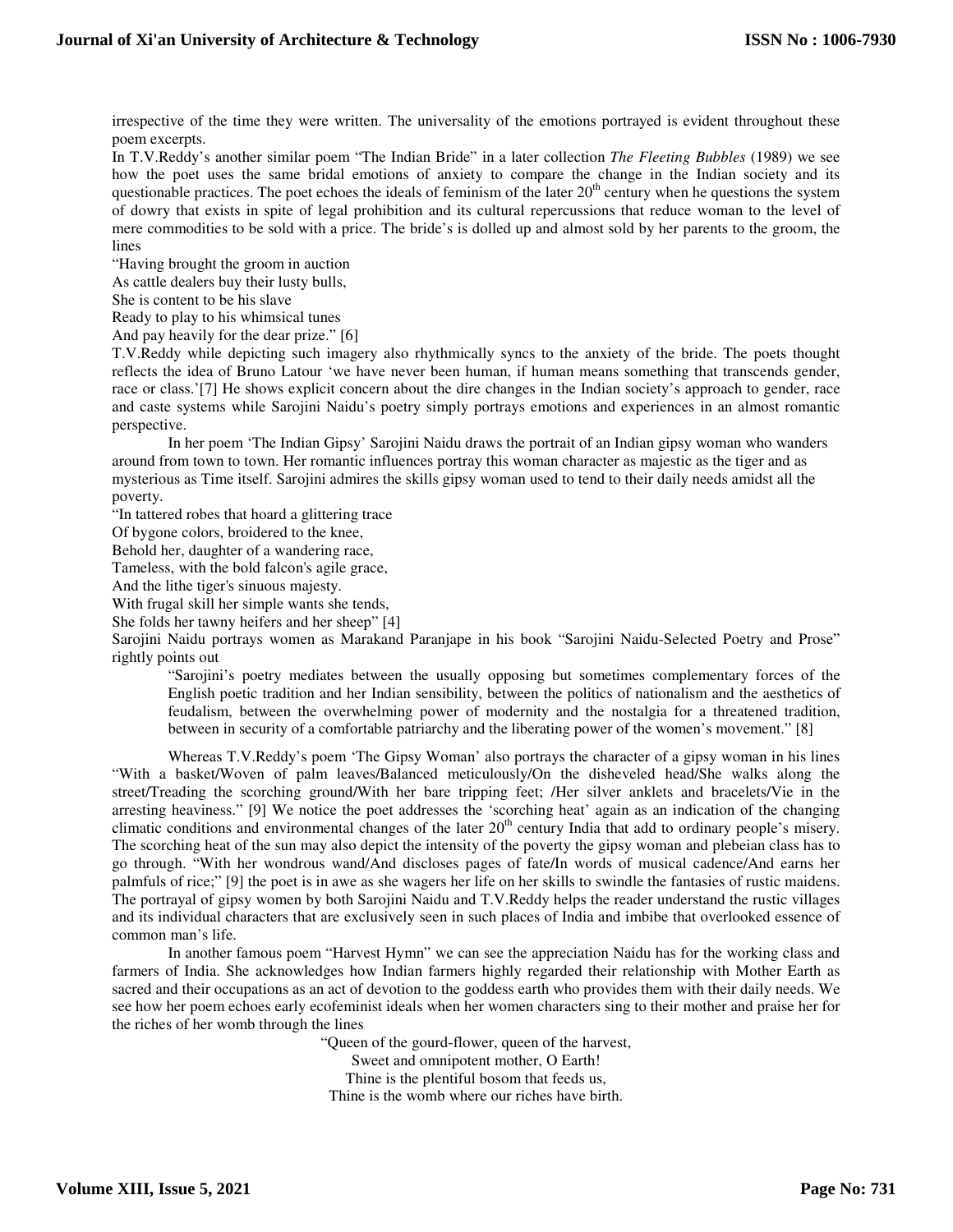We bring thee our love and our garlands for tribute,

With gifts of thy opulent giving we come;" [10]

Whereas in the poem of T.V.Reddy "The Tiller" the farmer is seen braving the 'scorching sun'. T.V.Reddy voices his ecocritical viewpoint of the changing climatic conditions. In the lines "Although defying the scorching sun/ You tame the rocky land/with a yoked wooden plough/and make it pregnant/with golden grain". [11] The poet depicts the struggle of the farmer in late  $20<sup>th</sup>$  century India to carry forward his ancestral duty amidst the chaos of climate change, globalization and poverty. The lines: "Braving the meridian heat/of the midsummer/ you reap crop/heap the harvest/and feed millions in cities/in A.C rooms in skyscrapers; /Your roots are firm in an uprooted land" [11]. The poet hints how the changing society with its increasing urban population and resulting consumerism impose a toll on the farmers who are left with burden of feeding the urban population amidst the staggering poverty that grips them tighter each day.

In a critical appraisal on Sarojini Naidu, V.S.Narvane comments on the Indian character of Sarojini Naidu's imagery as follows:

"However the strongest feature of Sarojini's poetry is her vivid imagery, her most memorable lines are those in which she has presented beautiful and graphic pictures by fusing together several visual impressions. It should be stressed once again, that these images can be appreciated only by those who have retained their sensitivity to the subtle stimuli which come from the Indian environment, and who still have a feeling for aspects of Indian life now rarely experienced in our modern cities." [12]

While in his critical opinion S.A.Sahim says T.V.Reddy takes a more realistic approach to the same subject

 "Thus the poems of T.V.Reddy are a living testimony to the richness of rural sensibility evoked in them, and as a matter-of-fact Indian sensibility has become an undividable part of the texture of his poetry. As a true son of the soil, he shows his utmost regard for Indian Culture and its rich heritage; and it is this awareness of India's culture which makes his poetry vibrant with Indian sensibility." [13]

### **CONCLUSION**

Both Sarojini Naidu and T.V.Reddy have vocalised the daily life of Indian middle class and their lives. Their works are rich in Indian sensibility and unique imagery. Sarojini Naidu's poetry explores the Here and Now of her several experiences and celebrates momentariness of uncertainty of life we see T.V.Reddy observes and reflects his critical opinions of the modern Indian society through his realistic poetry. As a poet of keen sensibility and rich imagination Sarojini Naidu offer a delightful assemblage of similies and metaphors. Her images are delicate, sensuous and uniquely romantic in portraying early 20<sup>th</sup> century India. [14] T.V.Reddy has vividly depicted the rural scenes and elements alongside the contemporary social issues of present day India in his own characteristic style. By employing striking imagery, biting satire and diligent poetic tools his poetry collections reflect intense individual emotions as well as social criticism of the Indian society of later  $20<sup>th</sup>$  century. An exploration of the works produced during the timeline of Indian English poetry Sarojini Naidu's poems serve as a base in exploring the charm and picturesque world of the early  $20<sup>th</sup>$  century Indian society and as the reader progresses to grasp the various changing phases of both the poetic works and evolving themes of Indian English poetry through the decades, T.V.Reddy's works assist in correlating the past with the present. Both poets use highly imaginative imagery and sensuous appeal as seen in Sarojini Naidu's works while T.V.Reddy uses poetry to also highlight his social apprehensions of the ever changing Indian Society. [1]

### ACKNOWLEDGEMENT

Both authors Raimy George, Dr.V.Sunitha \* have no conflict of interest in the content of this paper and also testify it is original work.